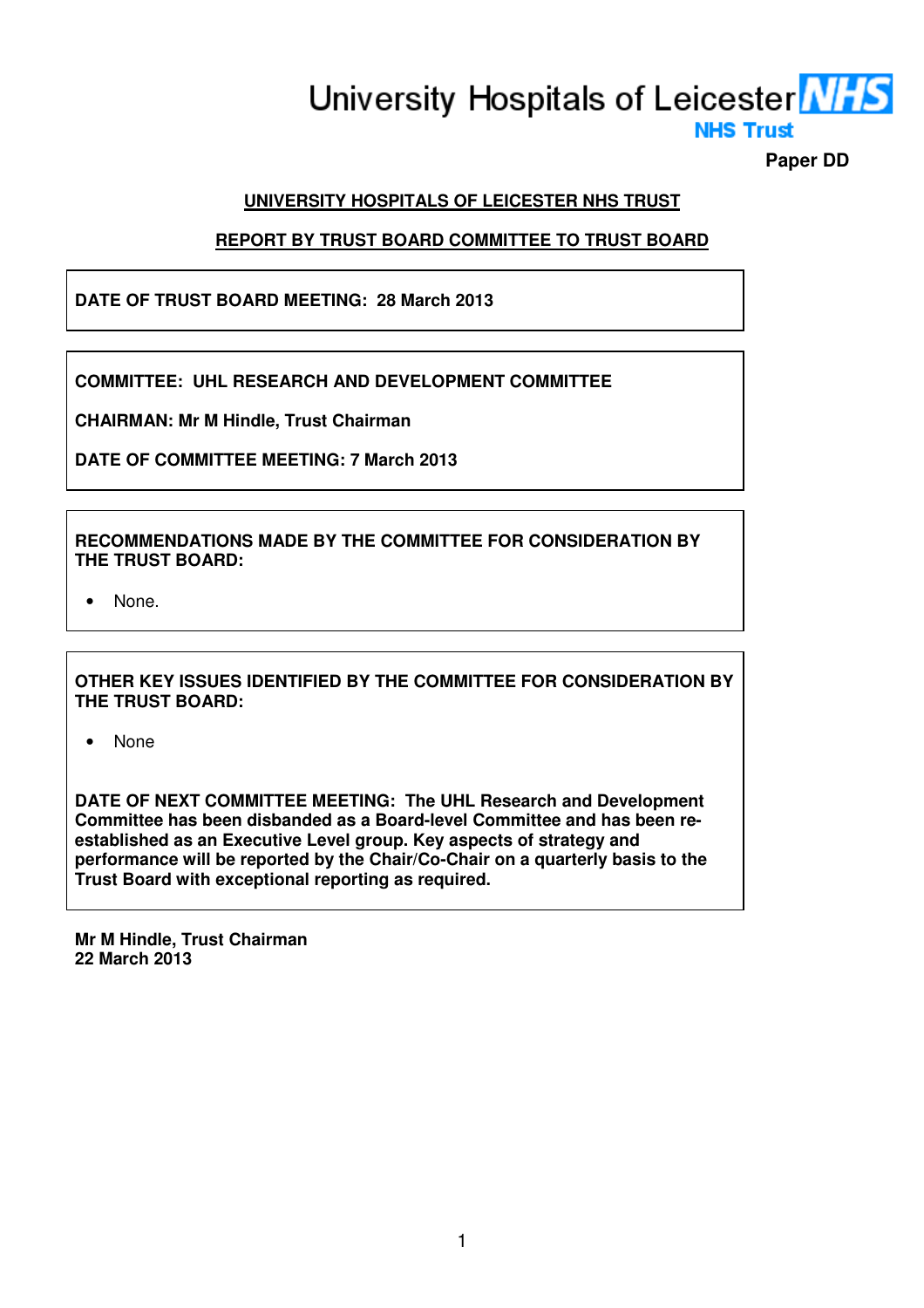## **UNIVERSITY HOSPITALS OF LEICESTER NHS TRUST**

#### **MINUTES OF A MEETING OF THE UHL RESEARCH AND DEVELOPMENT COMMITTEE HELD ON THURSDAY 7 MARCH 2013 AT 3.00PM IN THE BOARD ROOM, VICTORIA BUILDING, LEICESTER ROYAL INFIRMARY**

#### **Present:-**

Mr M Hindle – Trust Chairman (Chair) Professor D Field - Professor of Neonatal Medicine Dr K Harris – Medical Director Dr D Hetmanski – Assistant Director of Research and Development Professor B Morgan – Professor of Cancer, Imaging and Radiology Mr P Panchal – Non-Executive Director Ms B Pattani – Acting Chief Pharmacist Professor D Rowbotham - Director of Research and Development Dr A Thomas - Reader and Consultant in Medical Oncology Mrs J Wells – Patient Adviser Professor D Wynford-Thomas – Dean of the University of Leicester Medical School and UHL Non-Executive Director.

## **In attendance:-**

Mrs H Majeed – Trust Administrator

## **RESOLVED ITEMS ACTION**

**DRD/ DWT, NED**

## **12/13 APOLOGIES FOR ABSENCE**

 Apologies for absence were received from Mr J Adler, Chief Executive, Professor R Baker, LNR CLAHRC Programme Director, Professor M Nimmo, Pro-Vice Chancellor of Research, Loughborough University, Professor N Samani, BRU Director and Mr S Sheppard, Assistant Director of Finance.

#### **13/13 MINUTES**

 **Resolved – that the Minutes of the Research and Development Committee meeting held on 11 February 2013 (paper A refers) be confirmed as a correct record.** 

## **14/13 MATTERS ARISING**

14/13/1 Matters Arising Report

In discussion on the matters arising report at paper B, the following was noted:-

- (a) Minute 03/13b (Clinical Research Support Group) the Chairman advised that he had discussed the means by which to increase the profile of the Clinical Research Support Group with the Director of Communications and External Relations and an update would be provided to the Research and Development Executive Committee in April 2013; **DCER**
- (b) Minute 04/13 (Branding) the Assistant Director of Research and Development advised that progress was being made and an update would be provided to the Research and Development Executive Committee in April 2013 ; **ADRD**
- (c) Minute 06/13/1 (Medical Physics Strategy) the Director of Research and Development noted the need for the progression of the Medical Physics Strategy in liaison with the University of Leicester;
- (d) Minute 06/13/3 (Sensing Systems for Healthcare application to EPSRC by Loughborough University) – the Director of Research and Development advised that the Trust was not successful;
- (e) Minute 93/12 (Research and Development in the Women's and Children's Division)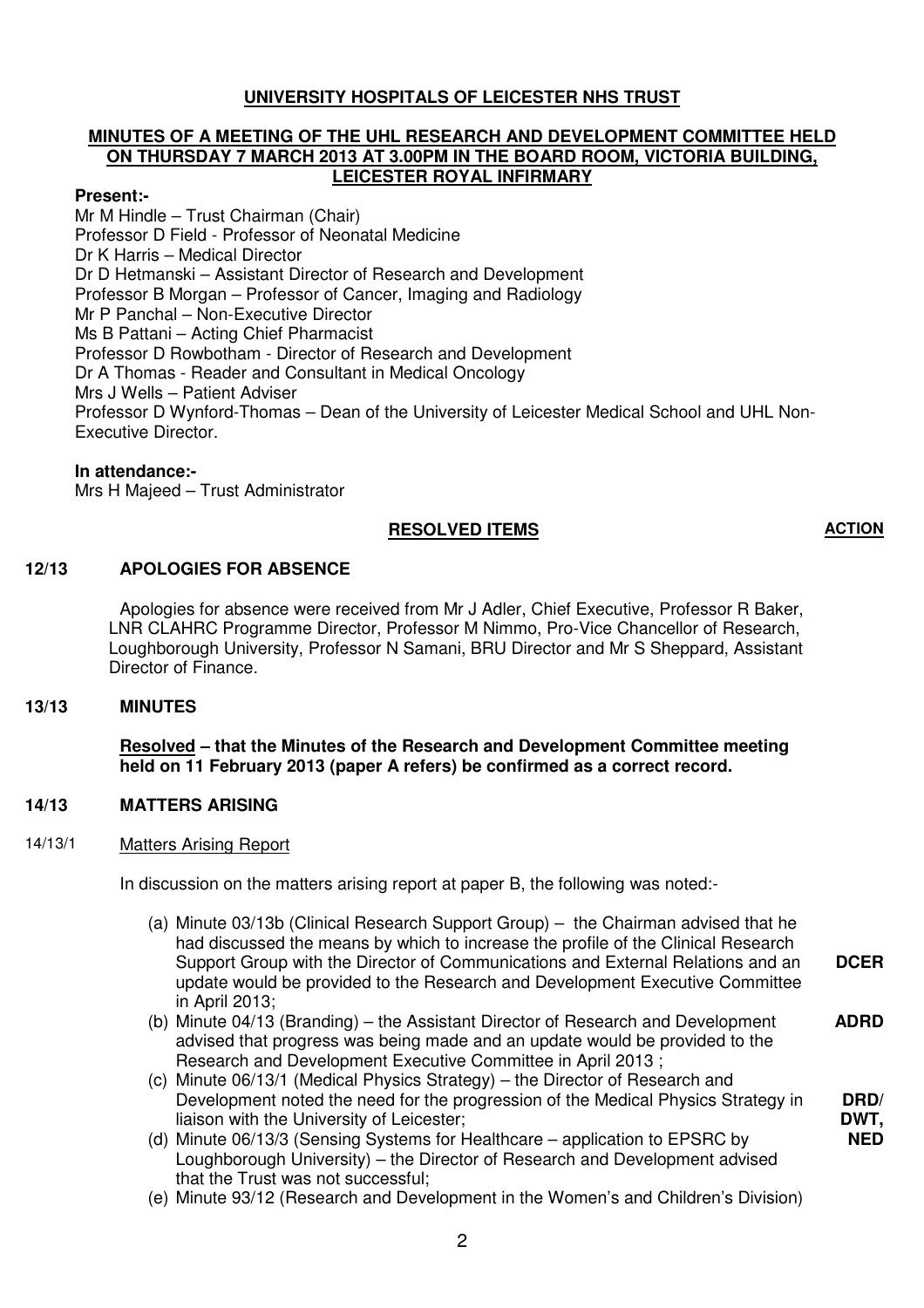– the Medical Director provided assurance that the issues were being appropriately resolved.

> **DCER/ ADRD/ DRD/TA**

## **Resolved – that (A) the contents of this report be received and noted, and**

**(B) the Director of Communications and External Relations, Assistant Director of R&D and Director of R&D be requested to undertake the actions outlined under points (a), (b) and (c) above respectively.** 

## **15/13 REPORT FROM THE DIRECTOR OF RESEARCH AND DEVELOPMENT (ON BEHALF OF THE LNR CLAHRC PROGRAMME DIRECTOR)**

 **Resolved – that this item be classed as confidential and taken in private accordingly.** 

## **16/13 R&D EXECUTIVE COMMITTEE – TERMS OF REFERENCE**

In considering paper C (terms of reference of the R&D Executive Committee), the following amendments were made:- **MD/ DCLA**

- (a) the following sentence be included in the 'Reporting and review section' key aspects of strategy and performance to be reported by the Chair/Co-Chair on a quarterly basis to the Trust Board with exceptional reporting as required;
- (b) under Membership the non-voting capacity rights for the 3 Clinicians and Patient Adviser be removed, and
- (c) membership to include a representative from Human Resources Directorate.

#### **Resolved – that subject to the above changes the terms of reference be approved. MD/ DCLA**

#### **17/13 MINUTES FOR INFORMATION**

#### 17/13/1 Biomedical Research Unit Board

 **Resolved – that it be noted that the February 2013 Minutes of the Biomedical Research Unit Board will be reported to the next meeting of the Committee.** 

#### 17/13/2 LNR CLAHRC Management Board

 **Resolved – that the minutes of the LNR CLAHRC Management Board held on 25 February 2013 will be presented to the next meeting of the Committee.** 

## **18/13 IDENTIFICATION OF KEY ISSUES THAT THE COMMITTEE WISHES TO DRAW TO THE ATTENTION OF THE TRUST BOARD**

 **Resolved – that there were no key issues from this meeting to be reported to the Trust Board.** 

## **19/13 CLOSURE AND THANKS**

The Committee Chair extended his thanks to all members of the Committee for their contribution and support to the Committee. Acknowledgment was also made to the contribution of UHL's former Chief Executive, Mr M Lowe-Lauri for some of the achievements made.

#### **Resolved – that the position be noted.**

#### **20/13 DATE OF NEXT MEETING**